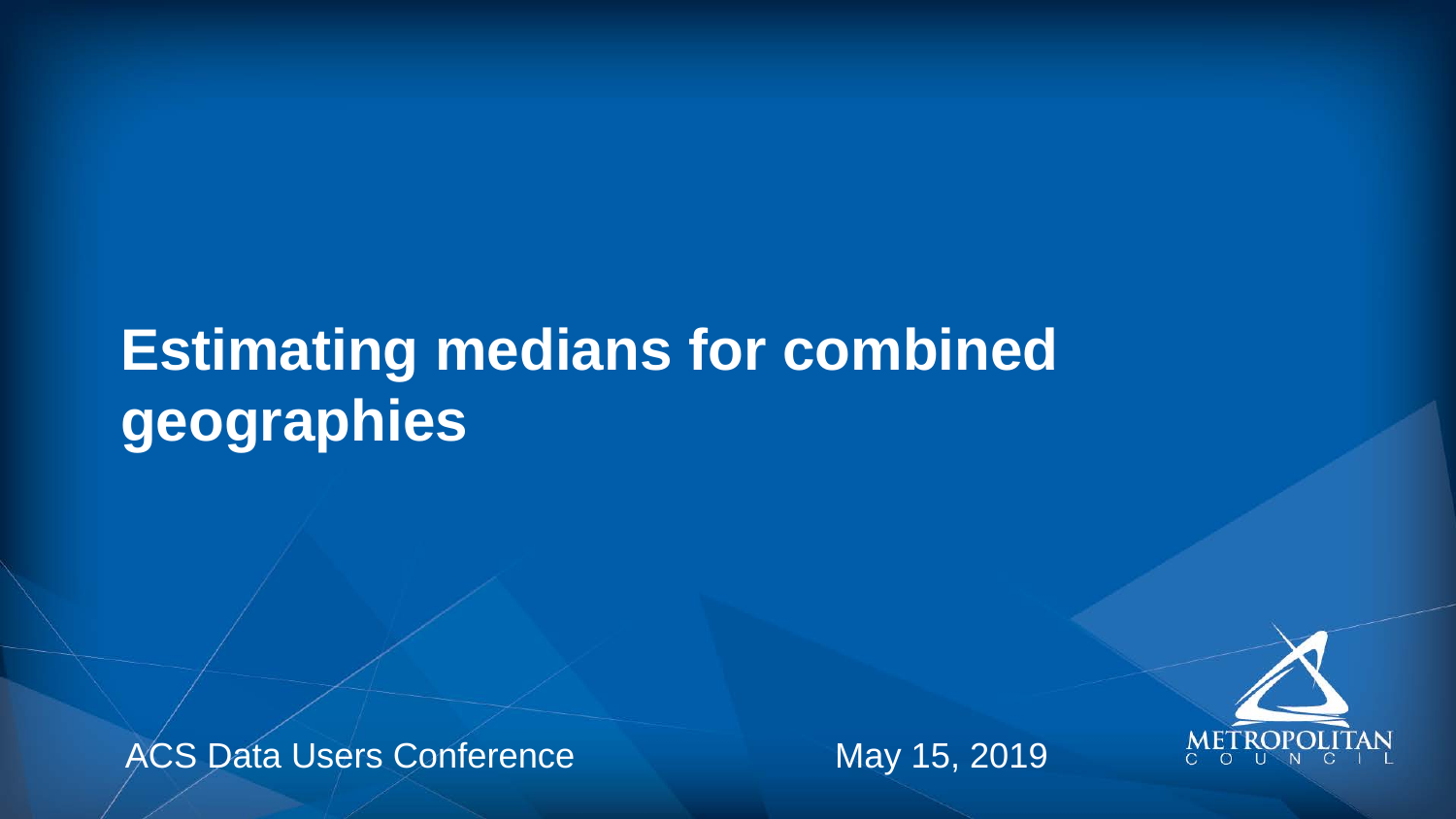### • Aggregating tracts or block groups for greater reliability, or fitting natural borders





- 
- Harmonizing geographies over time

# **Custom geographic areas**

| <b>Monthly gross rent</b> |     | <b>Tract A</b> |     | <b>Tract B</b>  |     | <b>Tracts A + B</b> |
|---------------------------|-----|----------------|-----|-----------------|-----|---------------------|
| <b>Less than \$250</b>    | 200 | (29%)          |     | $(0\%)$         | 200 | (20%)               |
| \$250 to \$499            | 250 | (36%)          | 50  | (17%)           | 300 | (30%)               |
| \$500 to \$999            | 150 | $(21\%)$       | 150 | $(50\%)$        | 300 | (30%)               |
| \$1,000 or more           | 100 | (14%)          | 100 | (33%)           | 200 | (20%)               |
| <b>Total</b>              | 700 | $(100\%)$      | 300 | $(100\%)$ 1,000 |     | $(100\%)$           |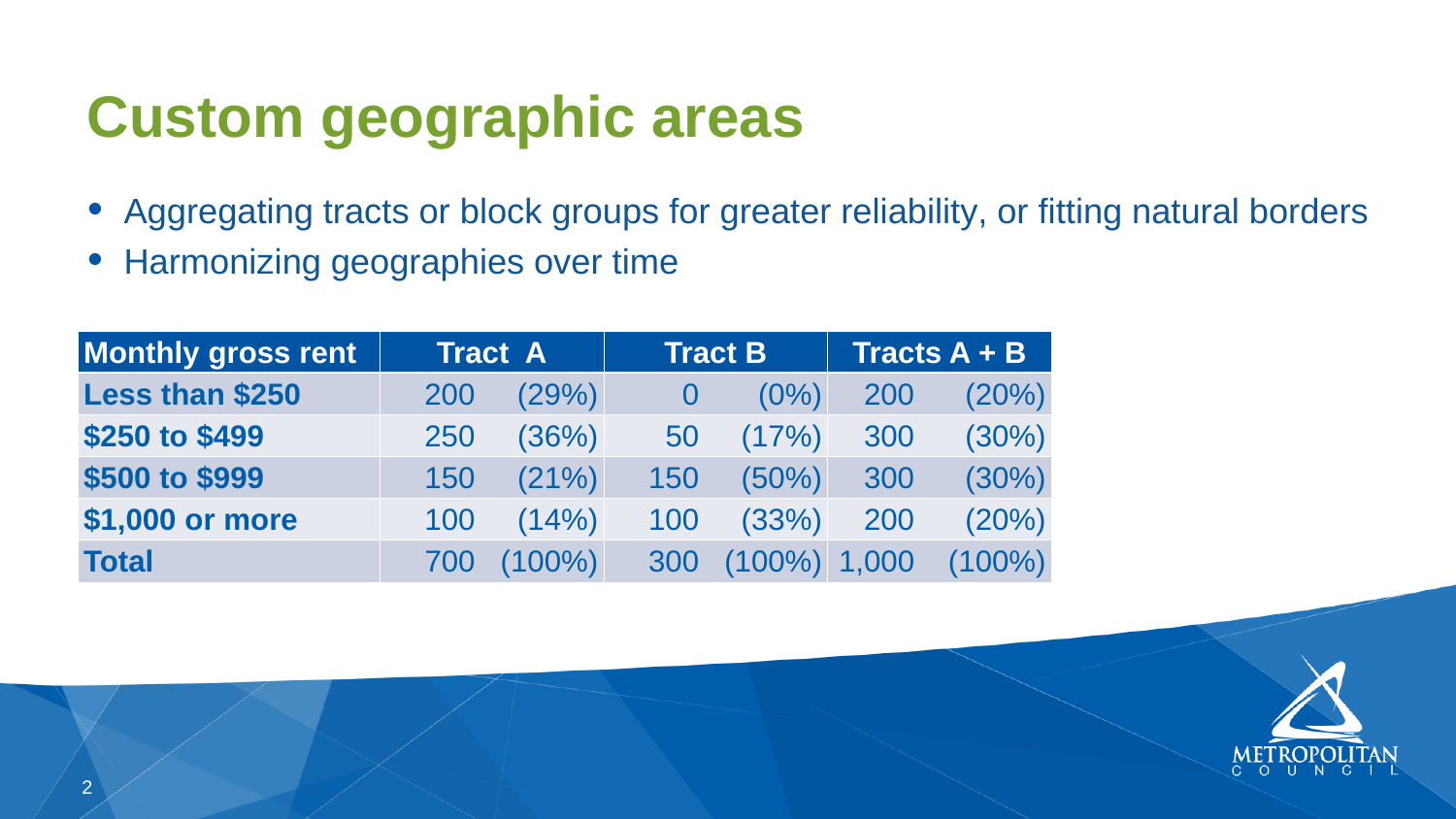

 $\text{Tract } B$   $\text{Tracts } A + B$ 

### **What about medians?**

|                          | <b>Tract A</b> | <b>Tract B</b> | Tracts A |
|--------------------------|----------------|----------------|----------|
| <b>Median gross rent</b> | \$450          | <b>\$900</b>   | 2222     |

Users often take a weighted average of the two medians:  $($450 \times 700) + ($900 \times 300)$  $(700 + 300)$  $=$  \$585

| <b>Monthly gross rent</b> |     | <b>Tract A</b> |     | <b>Tract B</b>  |     | <b>Tracts A + B</b> |
|---------------------------|-----|----------------|-----|-----------------|-----|---------------------|
| <b>Less than \$250</b>    | 200 | (29%)          |     | $(0\%)$         | 200 | (20%)               |
| \$250 to \$499            | 250 | (36%)          | 50  | (17%)           | 300 | (30%)               |
| \$500 to \$999            | 150 | (21%)          | 150 | $(50\%)$        | 300 | (30%)               |
| \$1,000 or more           | 100 | (14% )         | 100 | (33%)           | 200 | (20%)               |
| <b>Total</b>              | 700 | $(100\%)$      | 300 | $(100\%)$ 1,000 |     | $(100\%)$           |

But the distribution shows that the midpoint is \$499.50!



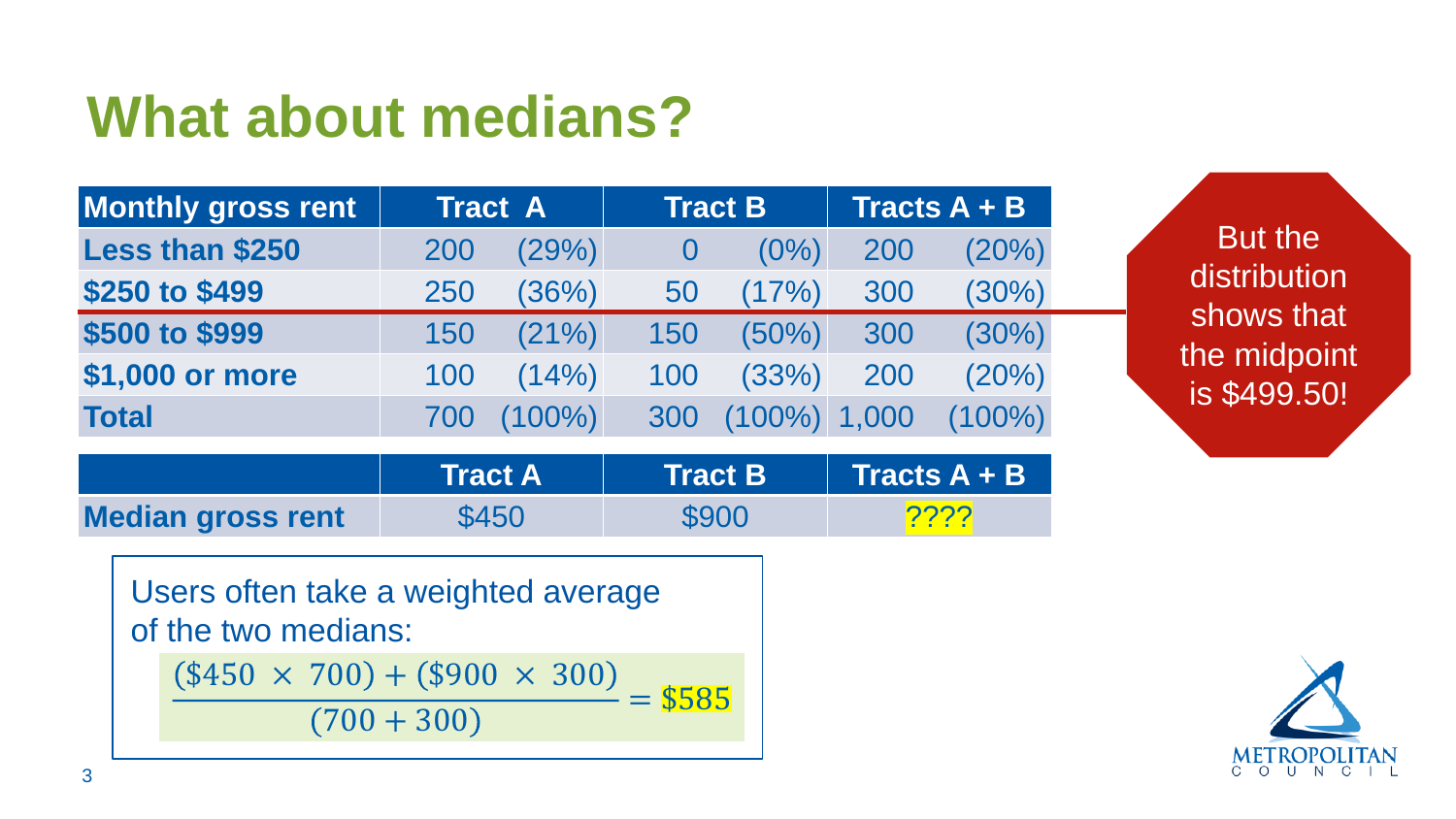### **Obtaining medians from grouped frequency data**

|                        | <b>Frequency</b> | <b>Cumulative</b><br>frequency | <b>Cumulative</b><br>percentage |
|------------------------|------------------|--------------------------------|---------------------------------|
| <b>Less than \$300</b> | 10               | 10                             | 10%                             |
| \$300 to \$499         | 10               | 20                             | 20%                             |
| \$500 to \$749         | 10               | 30                             | 30%                             |
| \$750 to \$999         | 15               | 55                             | 55%                             |
| \$1,000 to \$1,499     | 25               | 80                             | 80%                             |
| \$1,500 or more        | 20               | 100                            | 100%                            |
| <b>Total</b>           | 100              |                                |                                 |

 $55\%$  have rent  $\le$  \$999 (\$999 is the 55th percentile)







The median (50<sup>th</sup> percentile) is somewhere between \$749 and \$999

30% have rent <= \$749 (\$749 is the 30th percentile)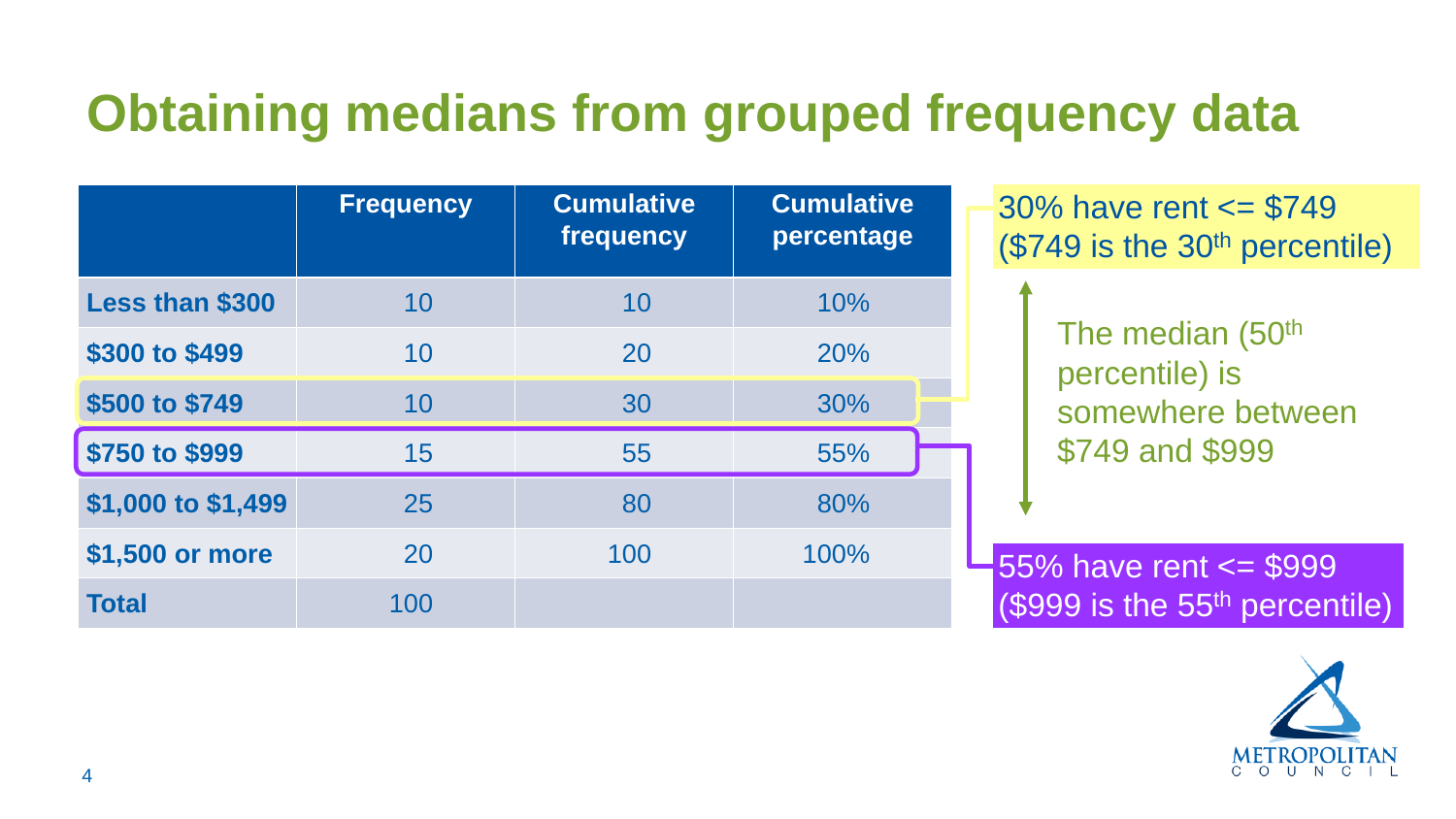

 $$749 = 30<sup>th</sup>$  percentile

|                        | <b>Frequency</b> | <b>Cumulative</b><br>frequency | <b>Cumulative</b><br>percentage |
|------------------------|------------------|--------------------------------|---------------------------------|
| <b>Less than \$300</b> | 10               | 10                             | 10%                             |
| \$300 to \$499         | 10               | 20                             | 20%                             |
| \$500 to \$749         | 10               | 30                             | 30%                             |
| \$750 to \$999         | 15               | 55                             | 55%                             |
| \$1,000 to \$1,499     | 25               | 80                             | 80%                             |
| \$1,500 or more        | 20               | 100                            | 100%                            |
| <b>Total</b>           | 100              |                                |                                 |

# **The formula (back to your first stats class)**

$$
+\left(\frac{50-30}{55-30}\right) \times \left[\frac{$999-\$74}{\$74}\right]
$$
  
+
$$
+\left(\left[0.8\right] \times \left[\frac{$250}{\$250}\right]\right)
$$





$$
+(\$200) = \$949
$$

 $-$ \$999 = 55<sup>th</sup> percentile

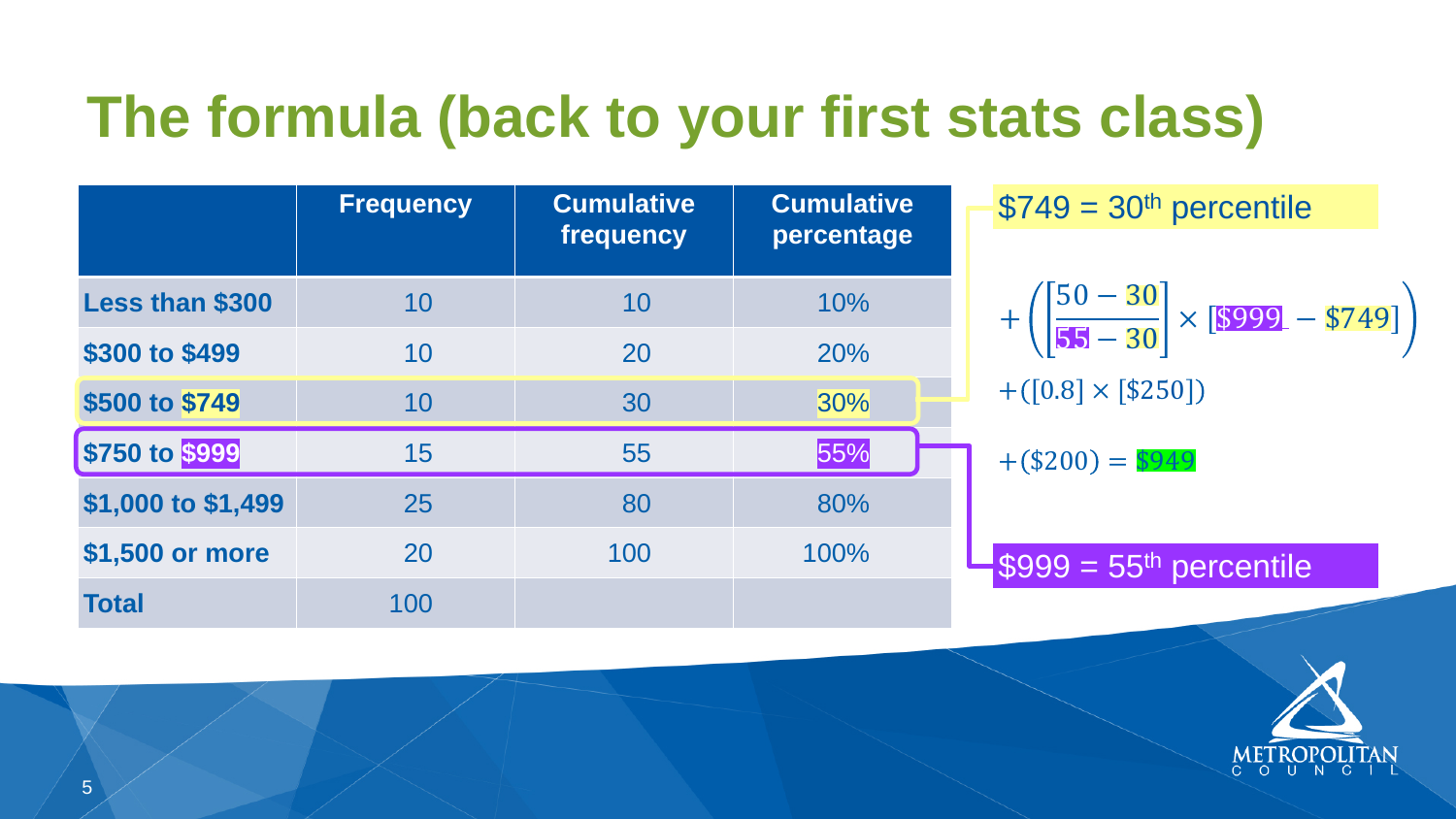







# **Why this works**

#### Within the "middle bucket" (\$749 - \$999), we're assuming a uniform (even) distribution:

|       |       |       | 80%   | 20% |                    |
|-------|-------|-------|-------|-----|--------------------|
| \$799 | \$849 | \$899 | \$949 |     | \$999<br>(55th %il |

- There's a simple correspondence between percentiles and dollars!
- The 50<sup>th</sup> percentile is 80% of the distance between the 30<sup>th</sup> and 55<sup>th</sup> percentiles, so it's also 80% of the distance between \$749 and \$999.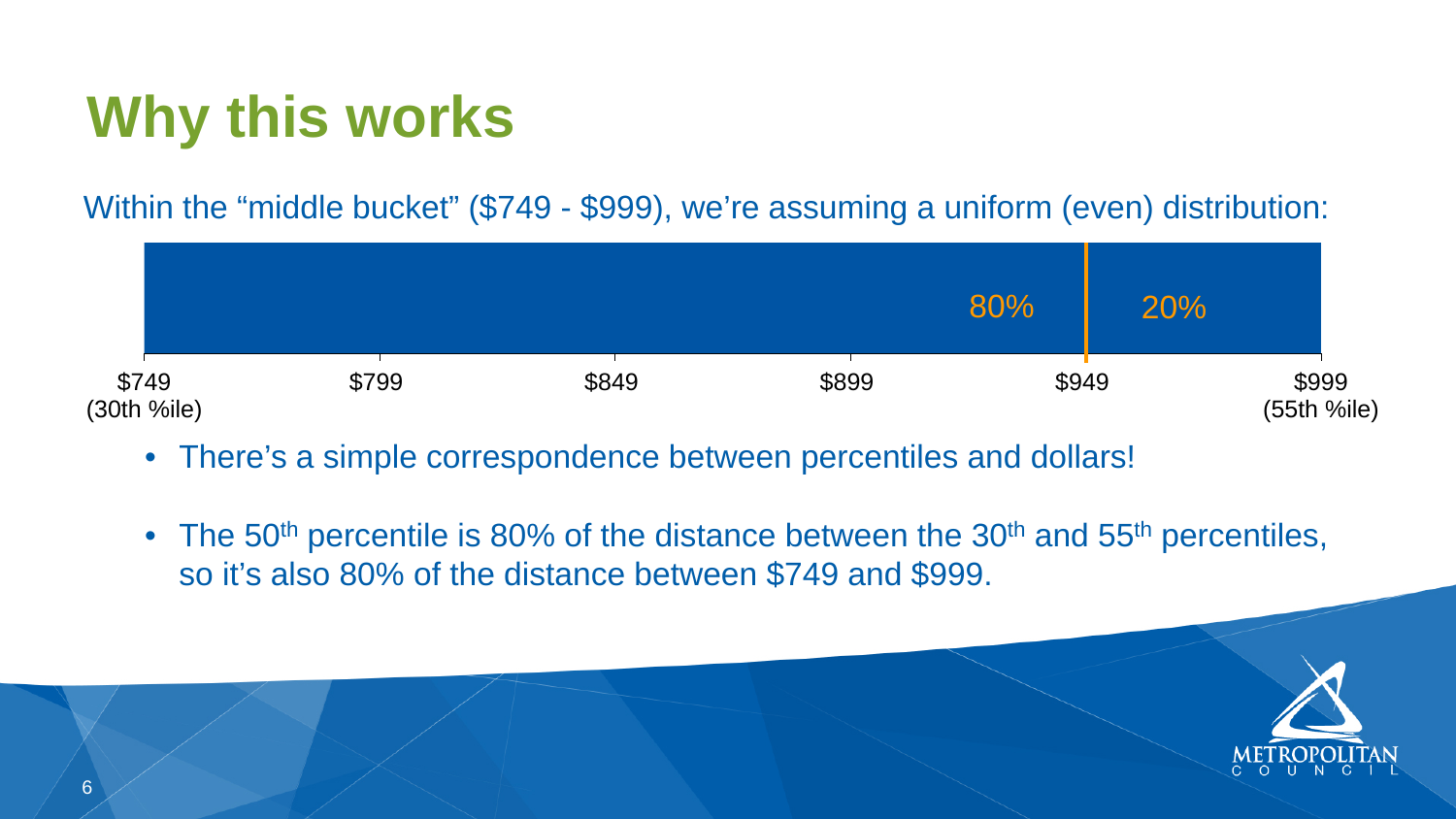7



## **But what if it doesn't work?**



All this rests on the uniformity of the distribution: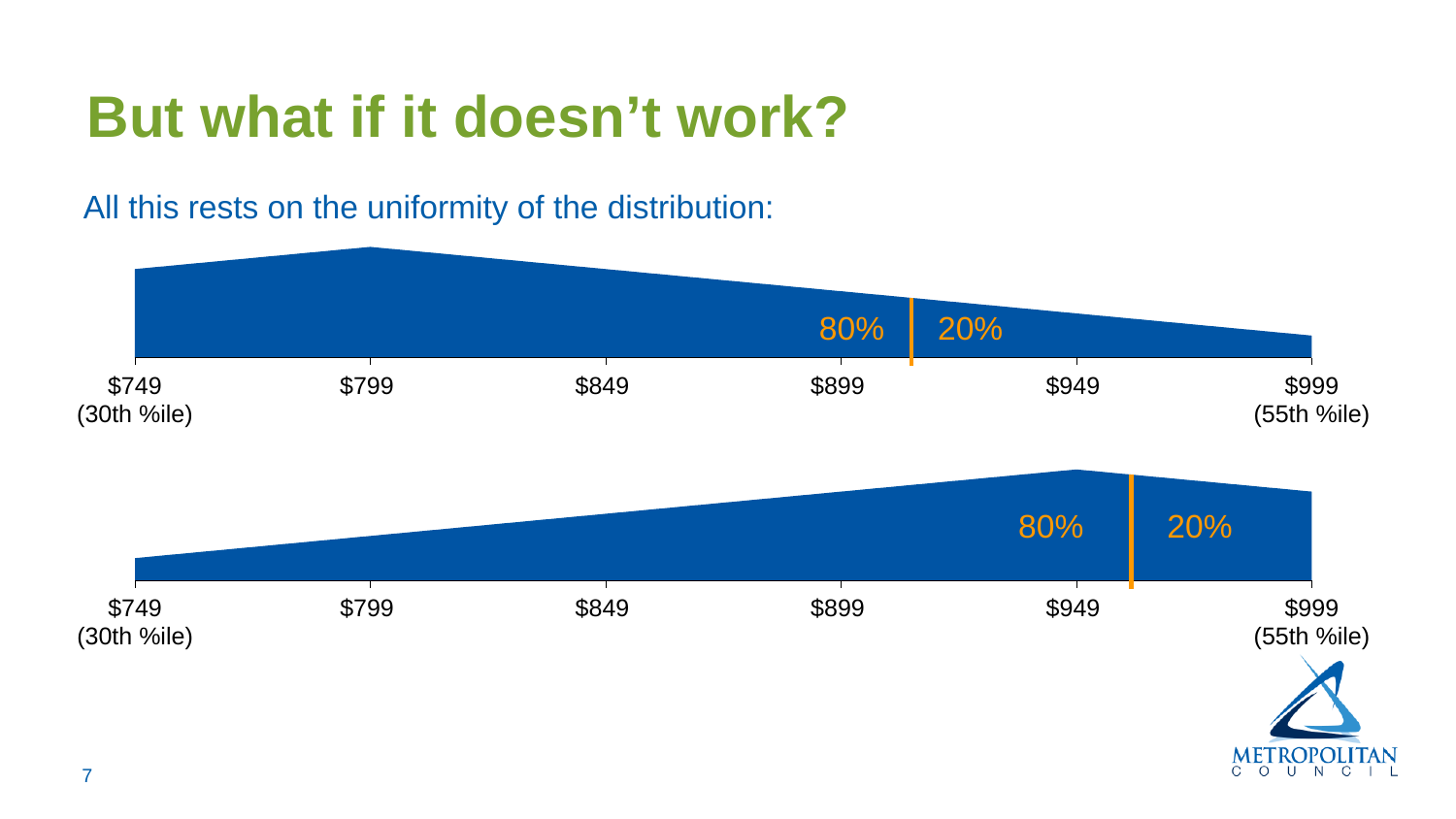



### **Test 1: Use microdata to examine distributions**

- How uniform are the distributions in these "middle categories"? • Using the microdata, consult each tract's PUMA and measure the uniformity of
- the tract's "middle category"
- Averaging across all tracts, the "middle category" in their PUMA is fairly uniform (though not so much for household income):

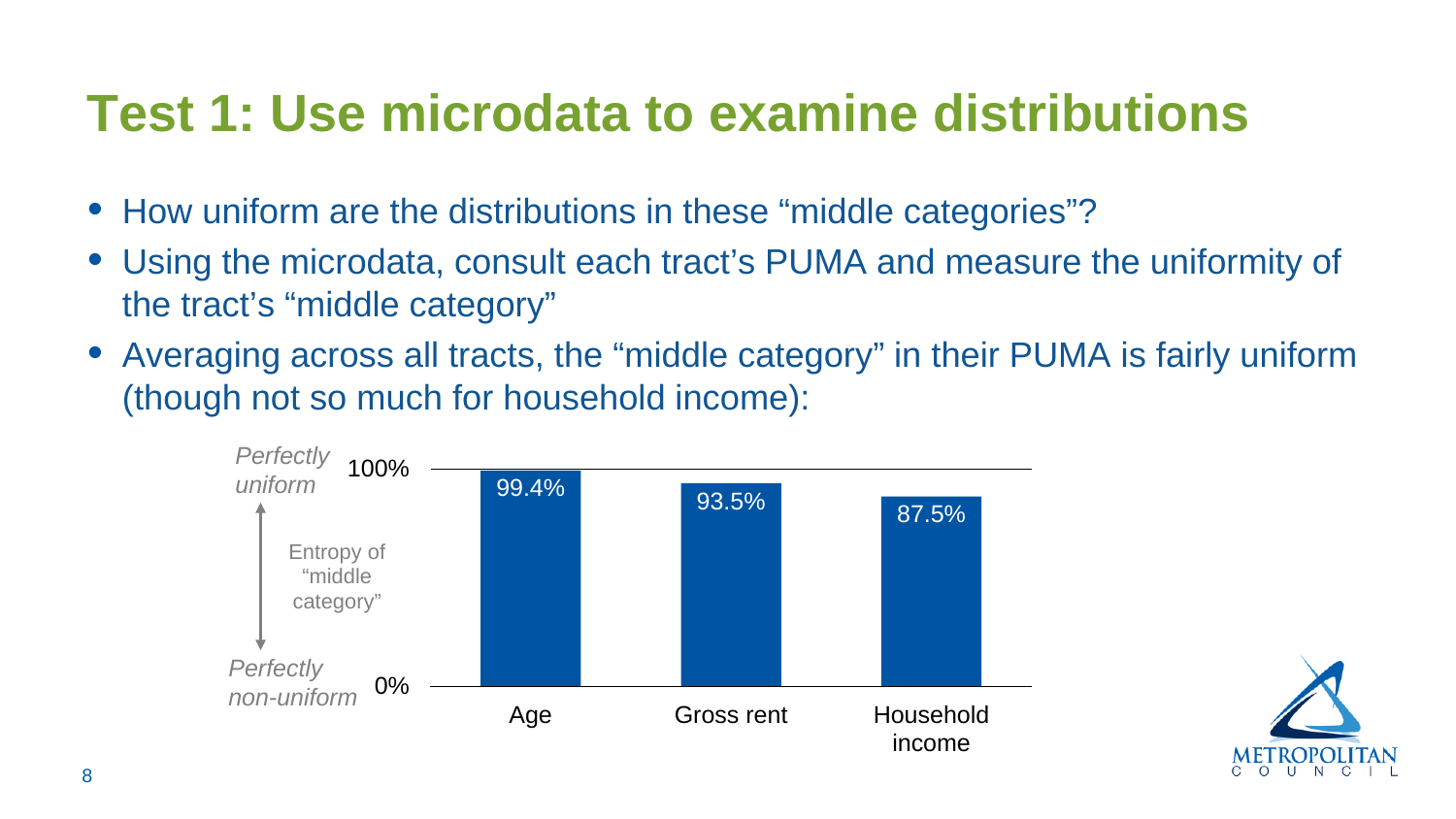

- Sum up the ACS estimates from block groups to tracts
- Calculate the median, assuming a uniform distribution of the "middle category"
- Compare to published tract medians

# **Test 2: Roll up block groups to tracts**

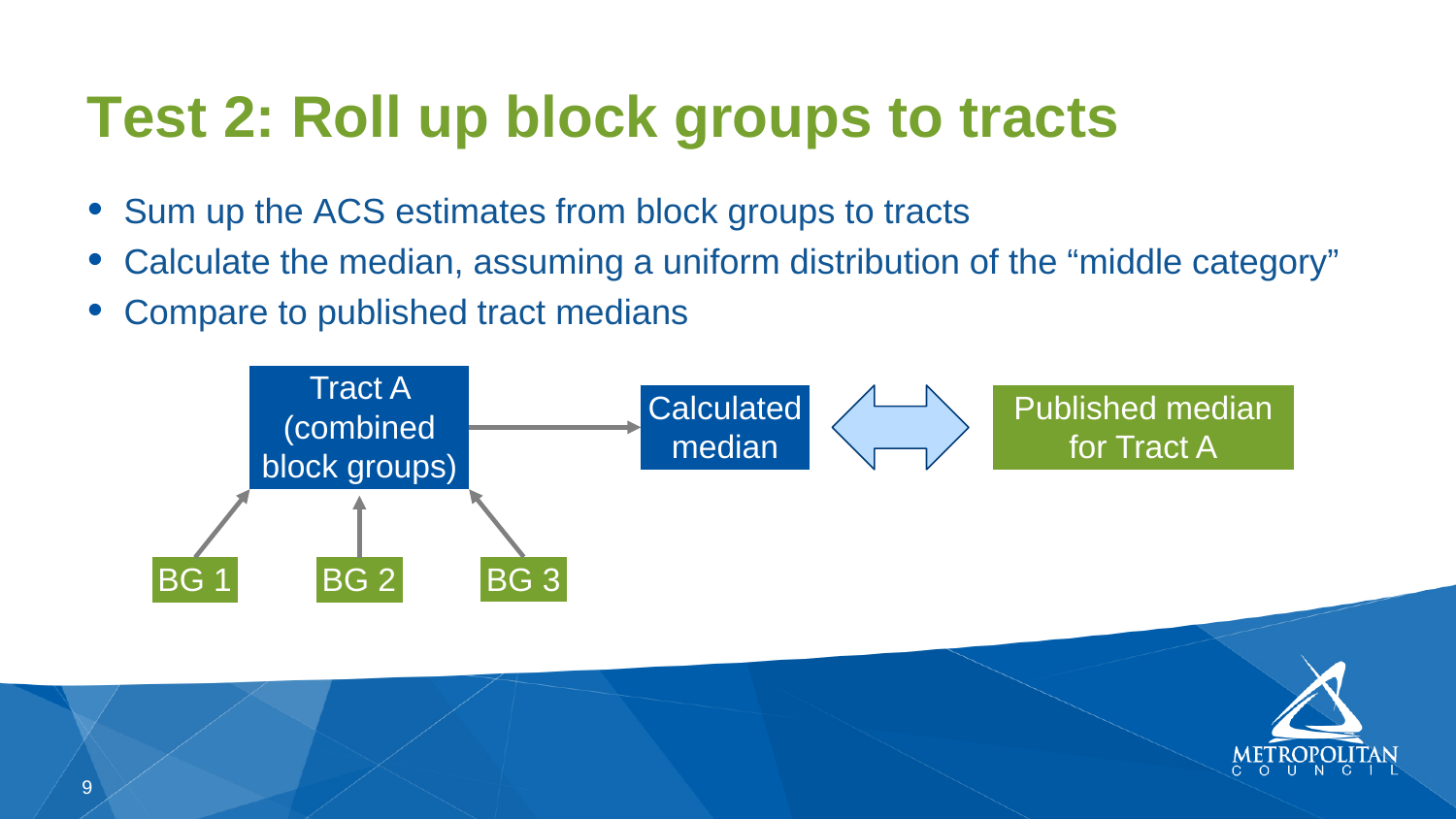

### **Test 2: Median age**

#### Mean percent error

#### Root mean square error (in years)



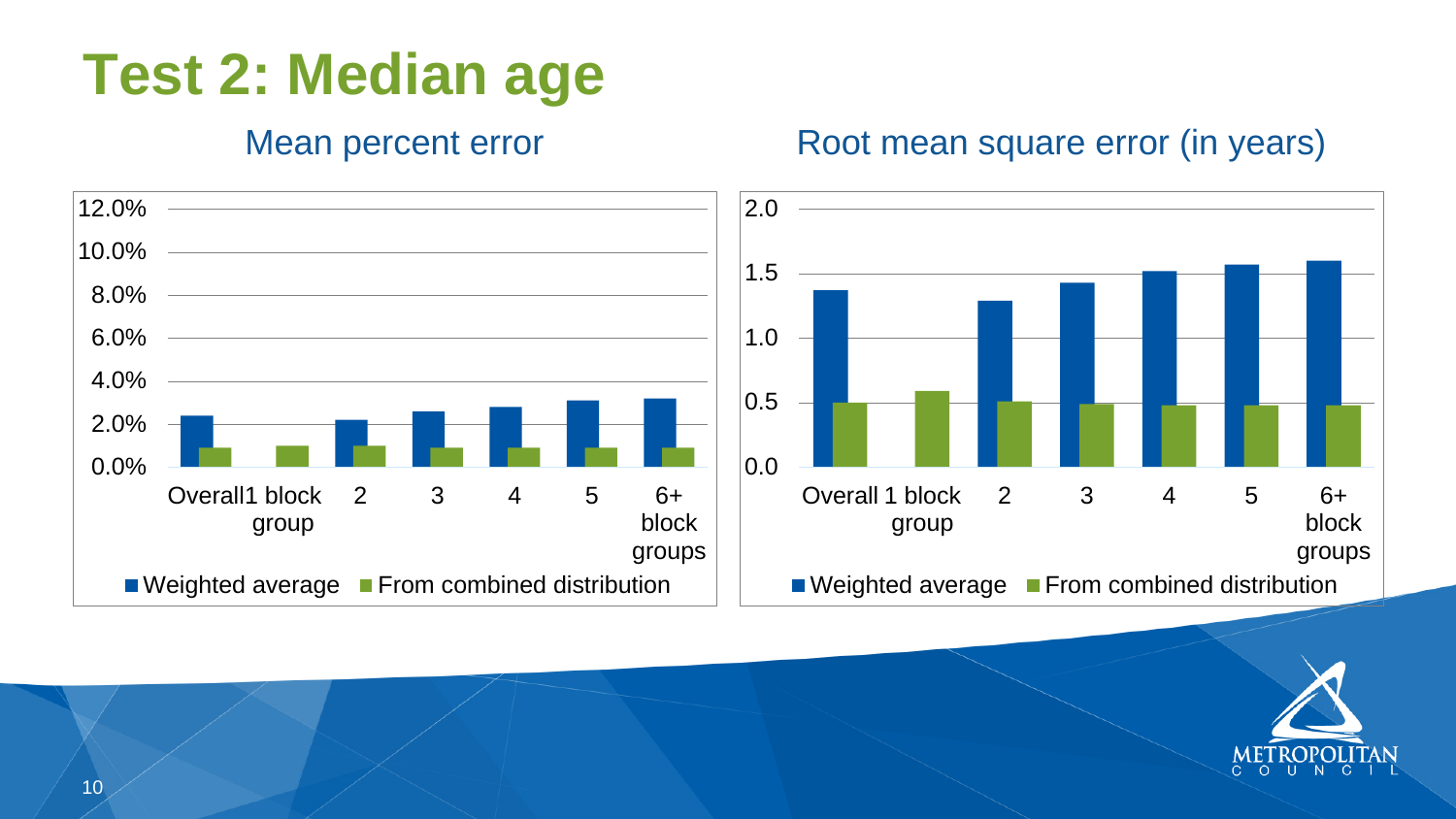



## **Test 2: Median gross rent**

#### Mean percent error

#### Root mean square error (in dollars)



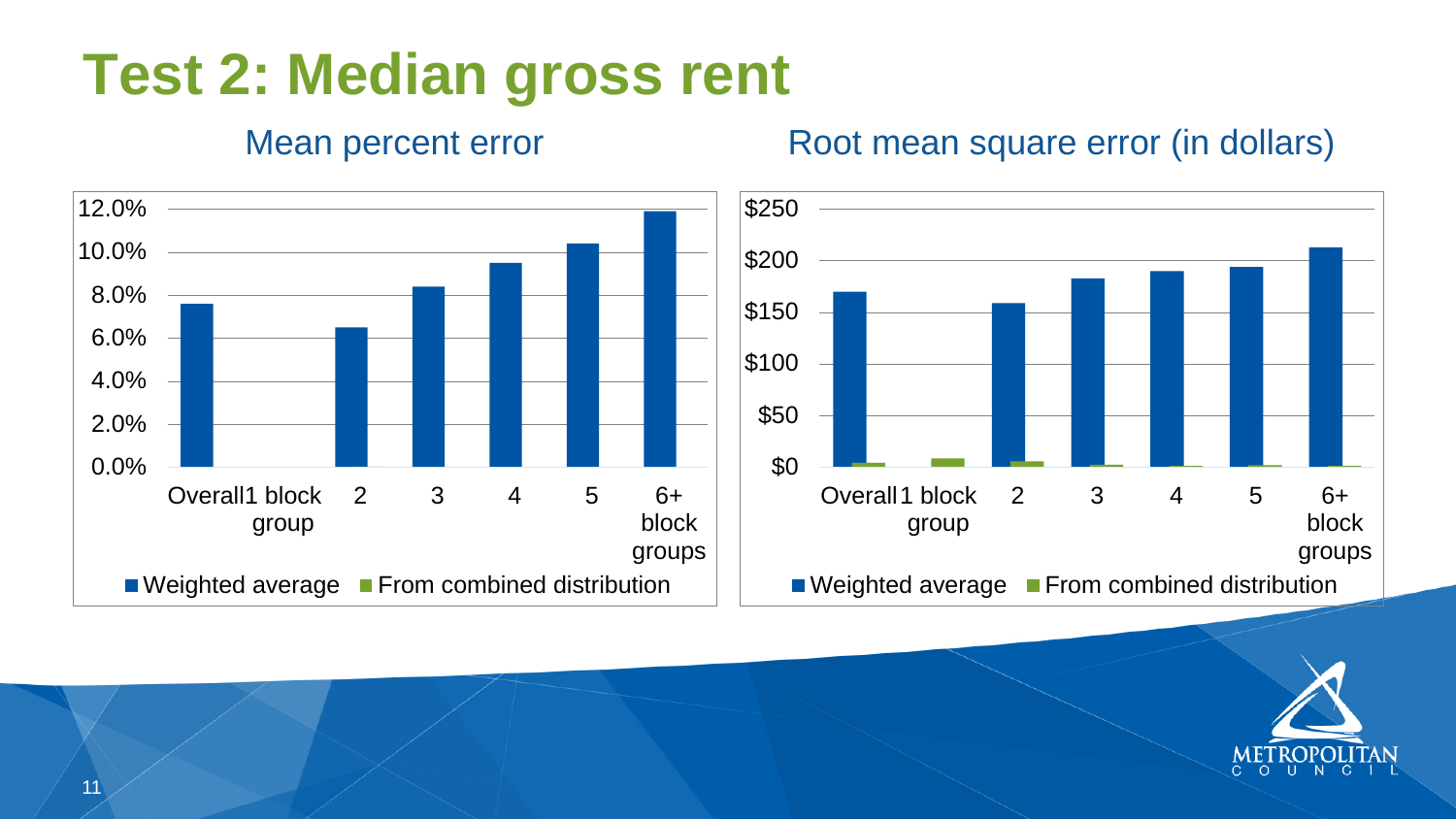![](_page_11_Picture_3.jpeg)

## **Test 2: Median household income**

#### Mean percent error

#### Root mean square error (in dollars)

![](_page_11_Picture_5.jpeg)

![](_page_11_Figure_2.jpeg)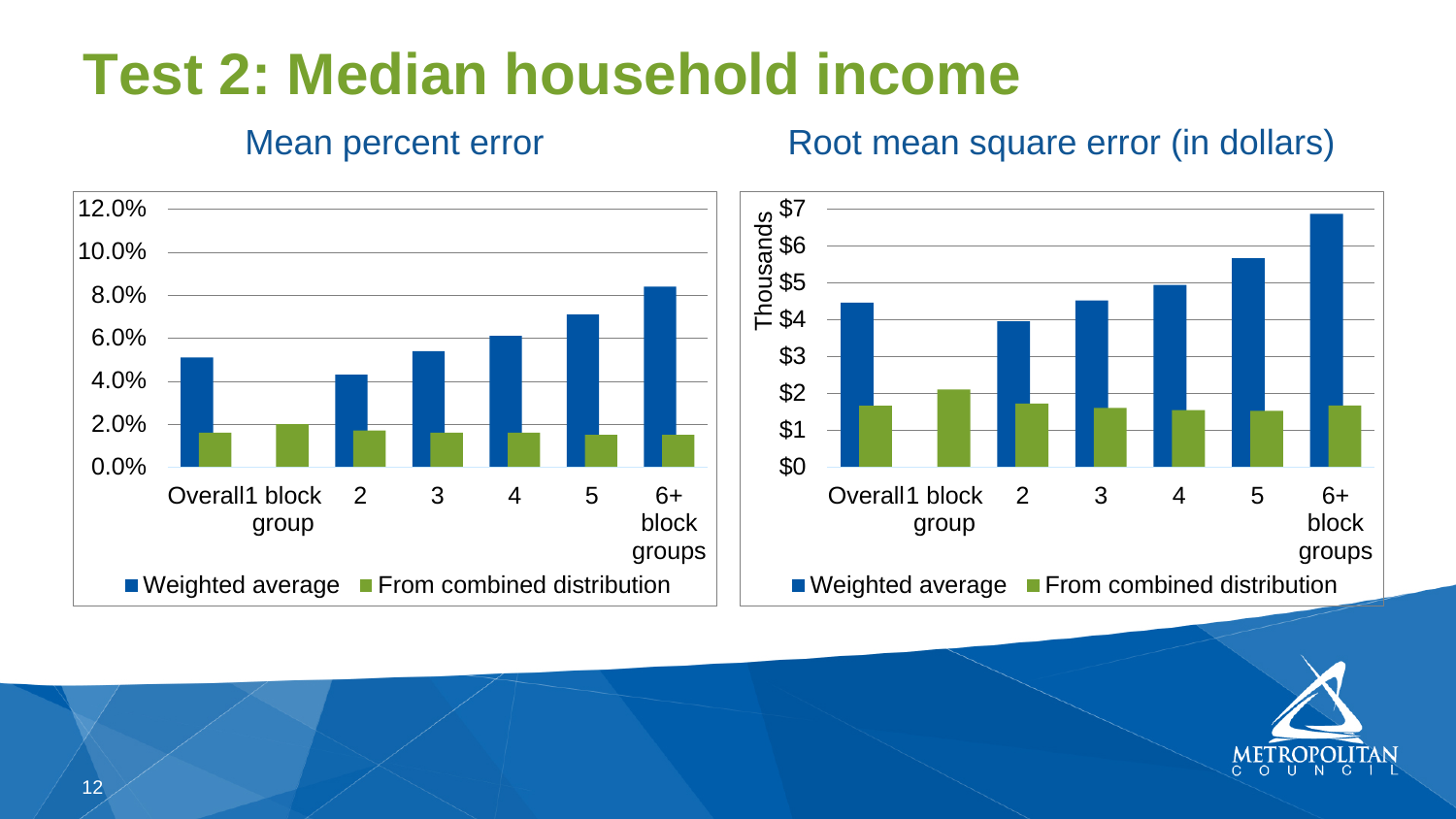![](_page_12_Picture_6.jpeg)

![](_page_12_Picture_7.jpeg)

- 
- Estimating the median from the combined frequencies is: – Better than taking a weighted average of the medians – Pretty accurate overall (<2% average error)
- 
- If increased accuracy is needed, consider simulating the full distribution using the rest of the percentiles and find the median that way

# **Summing up**